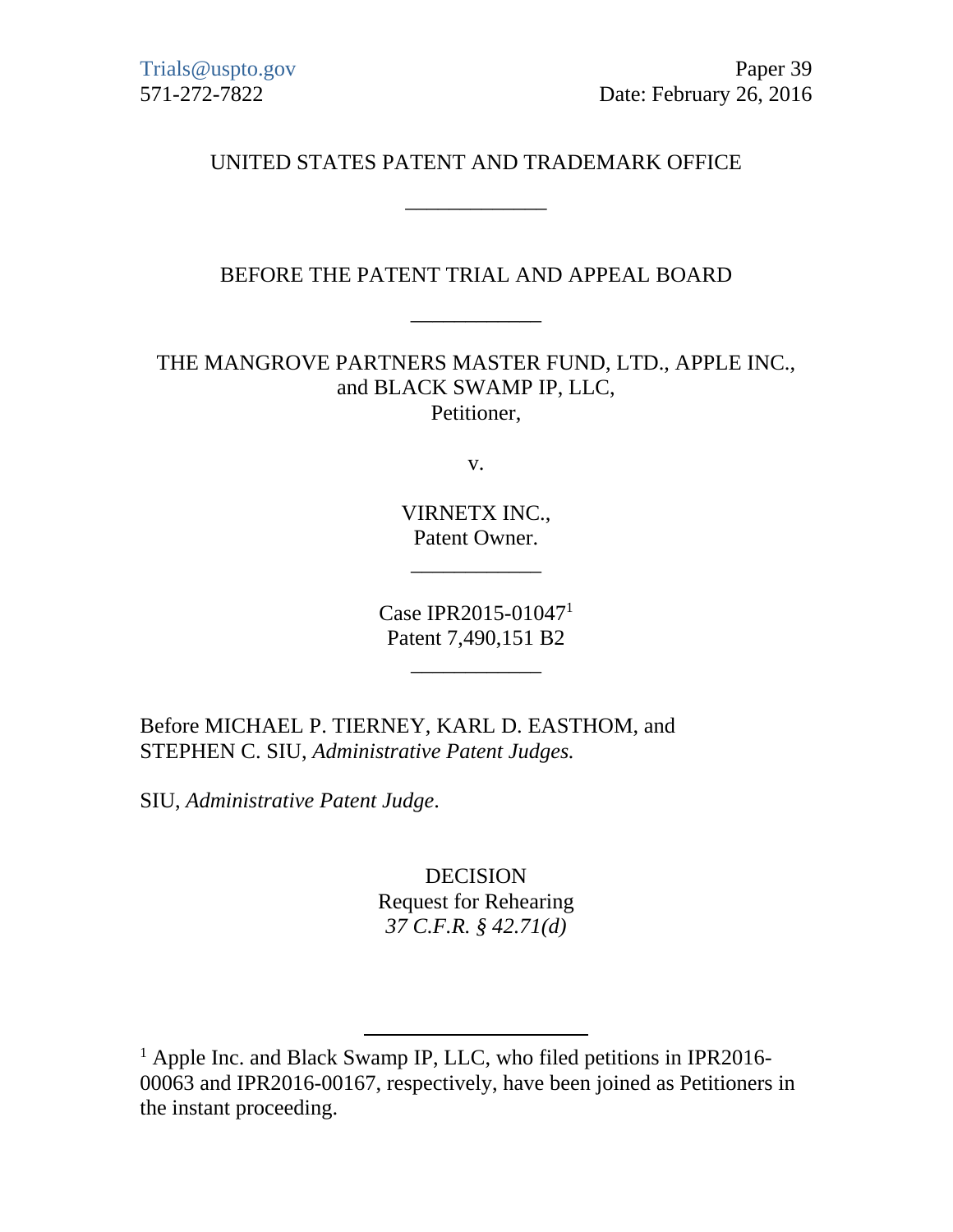## I. BACKGROUND

VirnetX Inc. ("Patent Owner"), in its Request for Rehearing, Paper 27 ("Req. Reh'g" or "Request"), seeks reversal of the Board's Decision to deny Patent Owner's Motion for Additional Discovery, filed December 9, 2015, Paper 22 ("Motion"). *See* Req. Reh'g 1. The Board grants the requested relief in part.

#### II. DISCUSSION

In the Decision dated December 21, 2015, Paper 26 ("Decision"), we explained that "Patent Owner has not met its burden in showing additional discovery is in the interests of justice as required under 37 C.F.R. § 42.51(b)(2)." Decision 5; *see also id.* at 1–5. Patent Owner now argues that "[s]ince the Motion was directed to improperly omitted RPIs in particular, the evidence presented in the Motion only needed to show beyond speculation that something useful would be uncovered as to RPI issues. The Motion certainly met this standard." Req. Reh'g 2–3.

We have considered Patent Owner's arguments in the Request but, with the exception noted below, find them unpersuasive to demonstrate that we misapprehended or overlooked any points. For example, we disagree with Patent Owner that "[t]he Motion certainly met this standard [of showing beyond speculation that something useful would be uncovered as to RPI issues]" for at least the reasons previously detailed in the Decision. *See* Decision 1–5.

However, Patent Owner argues that "Ward Dietrich is Chief Operating Officer of the Mangrove Partners Master Fund" and "has no public role in petitioner" (Motion 3 (citing Ex. 2002 at 2)) and that "Ward

2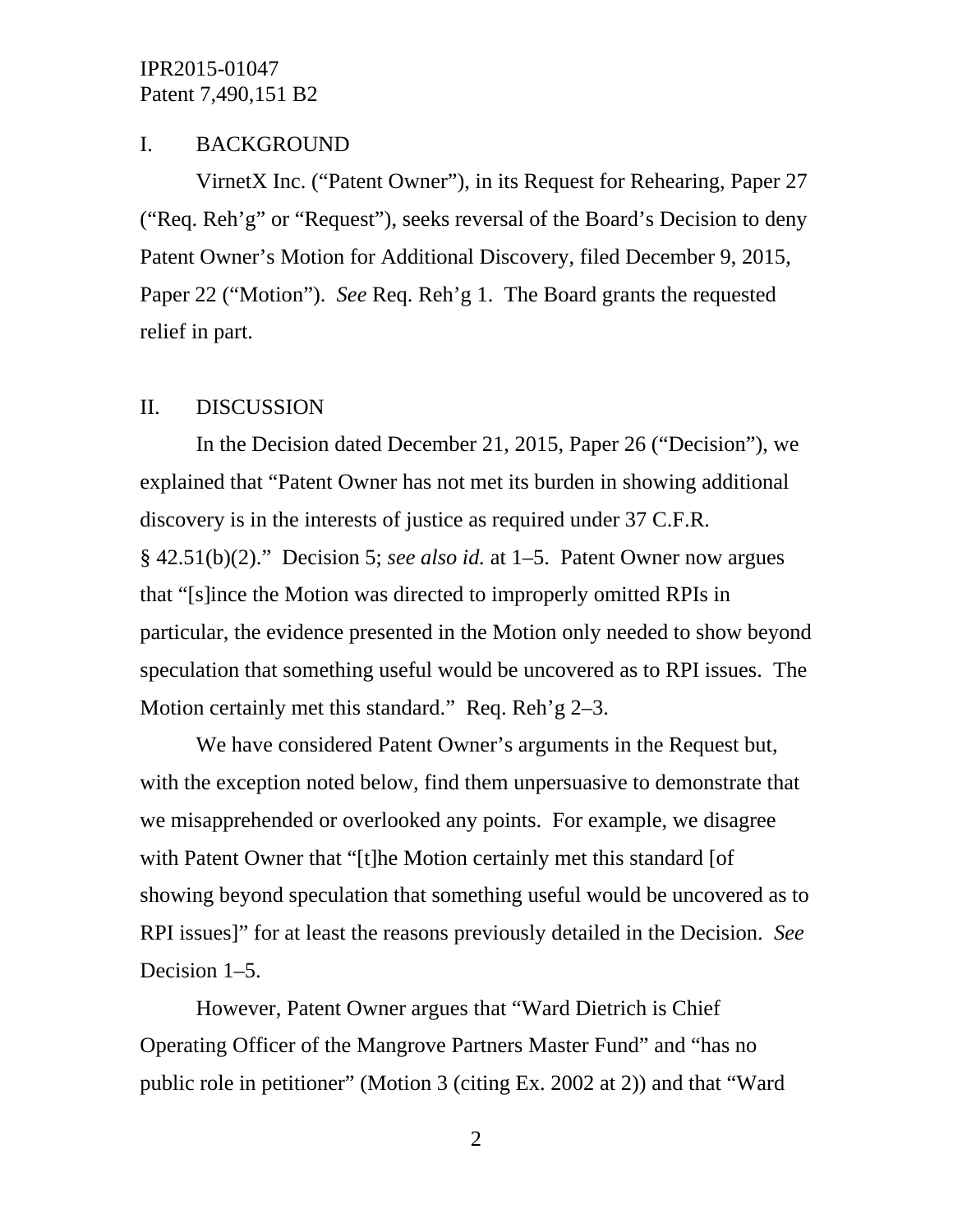Dietrich held himself out as an 'authorized person' to sign the Power of Attorney on behalf of Petitioner" (Req. Reh'g 6 (quoting Motion 3)). Petitioner does not appear to refute this contention. Patent Owner further requests "[c]ommunications and documents or things . . . including assistance with identification of prior art, filing, funding, compensation, and/or preparation of any papers related to the Mangrove IPRs" and the identification of "persons and entities . . . involved in the preparation and filing of the petitions" and "persons and entities . . . who controlled or had the ability to control the preparation and filing of the petitions in the Mangrove IPRs." Ex. 2034, 3; Ex. 2035, 3. In view of Ward Dietrich's alleged role as an officer of Mangrove Partners and the named Petitioner, we grant Patent Owner's motion for additional discovery for the limited purpose of providing communications and/or agreements pertaining to Ward Dietrich's involvement in the preparation and filing of the Petition and/or control or ability to control the preparation and filing of the Petition.

Patent Owner requests an "expanded panel that includes the Chief Judge" because, according to Patent Owner, an expanded panel "is necessary to secure and maintain uniformity" and to "clarify the standard for additional discovery." Req. Reh'g 1–2, 8–9. Discretion to expand a panel rests with the Chief Judge, who, on behalf of the Director, may act to expand a panel on a suggestion from a judge or panel. *AOL Inc. v. Coho Sicensing LLC,*  Case IPR2014-00771, slip op. at 2 (PTAB Mar. 24, 2015)(Paper 12)(informative). Patent Owner's suggestion was considered by the Acting Chief Administrative Patent Judge, who declined to expand the panel.

3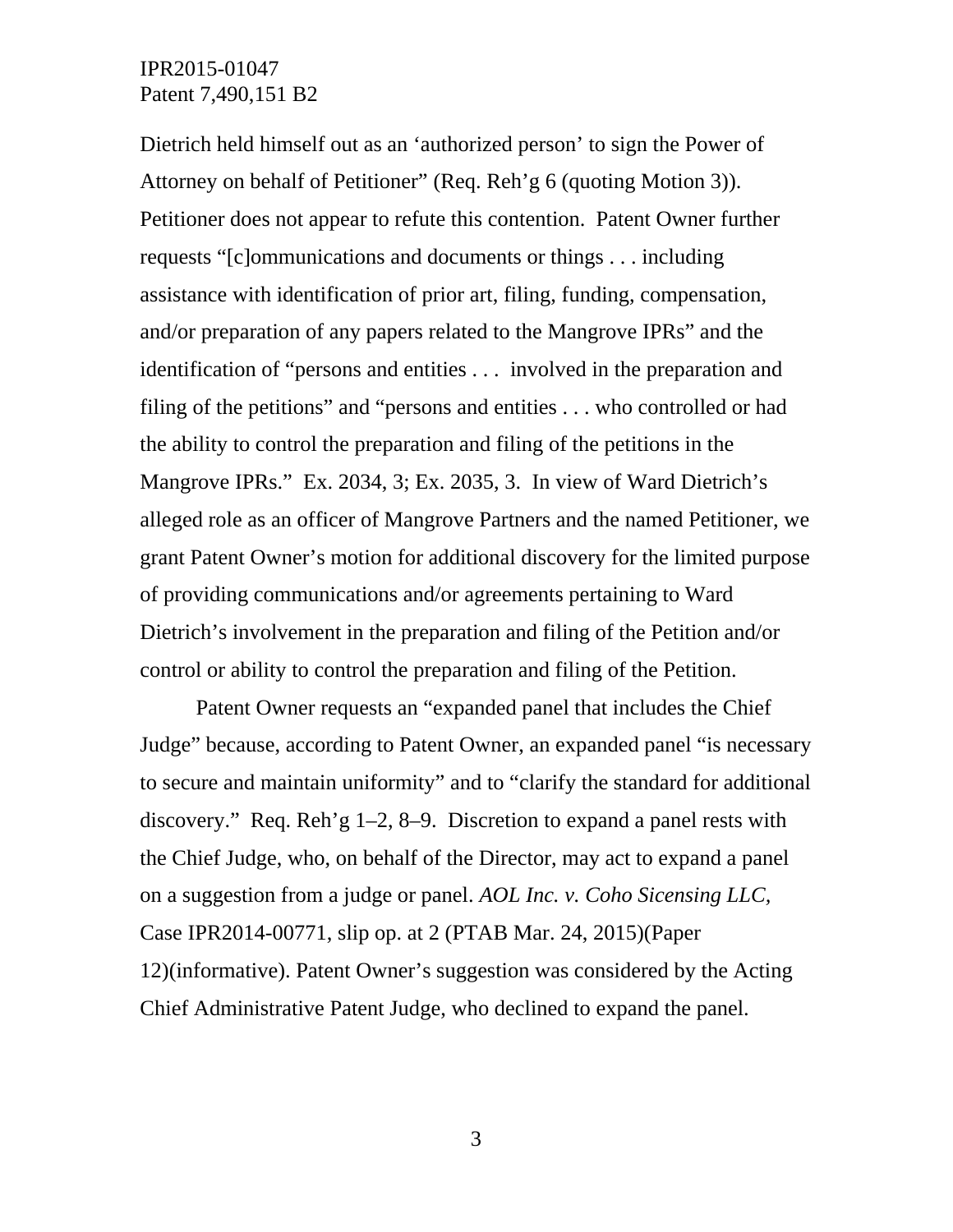# III. ORDER

For the reasons given, it is

 ORDERED that Patent Owner's Motion for Additional Discovery is granted as to discovery of communications and/or agreements pertaining to Ward Dietrich's involvement in the preparation and filing of the Petition and/or control or ability to control the preparation and filing of the Petition; and

FURTHER ORDERED that Patent Owner's Motion for Additional Discovery is denied as to discovery of other materials requested.